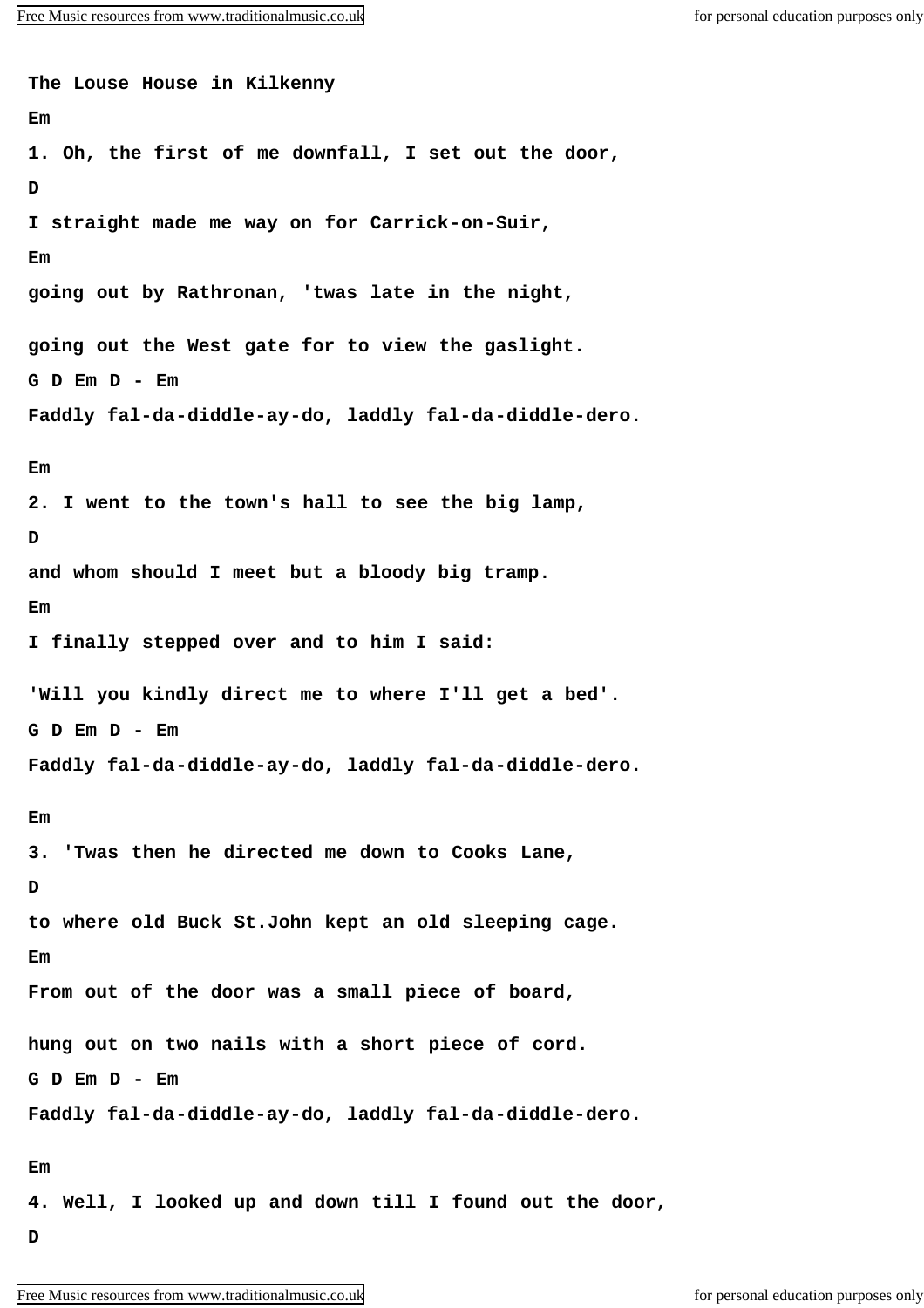**and a queerer old household sure I ne'er saw before. Em Then the Misses came out and these words to me said: 'If you give me three coppers, sure I'll give you a bed'. G D Em D - Em Faddly fal-da-diddle-ay-do, laddly fal-da-diddle-dero. Em 5. Well, I then stood aside with me back to the wall, D and the next thing I saw was an oul cobbler's stall. Em And there was the cobbler and he mended his brogues, with his hammers and pinchers all laid in a row. G D Em D - Em Faddly fal-da-diddle-ay-do, laddly fal-da-diddle-dero. Em 6. Then she brought me upstairs and she put out the light, D and in less than five minutes I had to show fight. Em And in less than five more when the story was best, the fleas came around me and brought me a curse. G D Em D - Em Faddly fal-da-diddle-ay-do, laddly fal-da-diddle-dero. Em 7. 'twas all around me body they formed a march, D 'twas all around me body they played the Death march. Em For the bloody oul major gave me such a pick,**